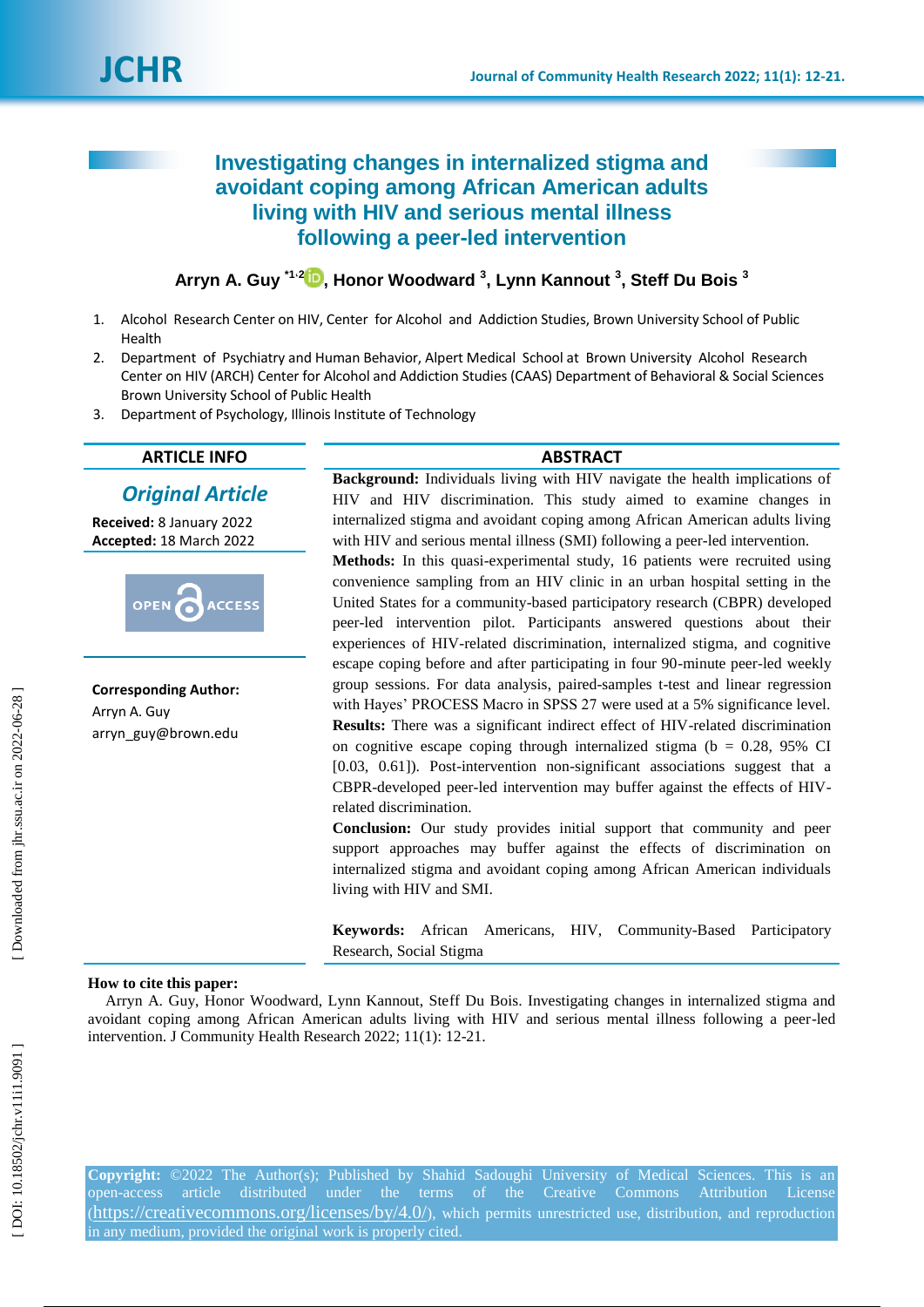# **Introduction**

African American individuals in the United States (U.S.) face many health disparities compared to other racial/ethnic groups in the U.S. (1) . One particularly stark disparity occurs in the realm of HIV, where African Americans are affected disproportionately. For example, despite accounting for only 13% of the U . S . population, African Americans comprised 42% of new U . S . HIV diagnoses in 2018 (1). African Americans also disproportionately account for more HIV/AIDS related morbidity and mortality than White Americans, with the death rate being 20.5 per 1,000 person s, 13% higher than the rate for White individuals (2) .

These disparities in physical and HIV health largely relate to stigma and discrimination. African American individuals have long faced racial discrimination in the U.S. (3), with significant negative implications for their health (1). African American individuals living with HIV, consistent with the general population of individuals living with HIV, may additionally experience HIV -related discrimination, which is inequitable treatment based on their HIV status (1,4). Experiencing discrimination broadly, and HIV-related discrimination specifically, can relate to internalized stigma. Internalized stigma occurs when someone comes to believe they are inferior to others because of the discrimination they have experienced from others (5). African American individuals who are living with HIV, experiencing HIV-related discrimination from others, and feeling internalized stigma about having HIV, may use coping strategies to manage their stress.

A number of coping strategies can be used to alleviate stress associated with HIV -related discrimination and internalized stigma. Some strategies, known as "approach coping" strategies, may be effective both in the short -term and long term. These include establishing a social support network (6) and treatment team (7). Other strategies, known as "avoidant coping" strategies, may be effective in the short -term but unhealthy in the long term. For example, substance use (8) and cognitive escape (9) strategies may facilitate individuals

temporarily "escaping from their stressful circumstances, however these strategies do not address the underlying stress directly. Examples of cognitive escape strategies include thought suppression (10) and distraction from the problem (11). Using cognitive escape strategies broadly relates to experiencing discrimination and stigma among people living with HIV (12). For example, in a longitudinal study by Earnshaw and colleagues, a large South African sample of people living with HIV were measured on their internalized stigma, avoidant coping, and antiretroviral adherence over one year (12). Longitudinal structural equation modeling showed avoidant coping mediated the relation between internalized stigma and antiretroviral adherence. This provides evidence for the association between internalized stigma and medication adherence through avoidant coping; however, no known study tests the mechanisms by which HIV -related discrimination relates to internalized stigma and cognitive escape. It is important to test such models because it elucidates the pathways by which HIV -related discrimination may lead to avoidant coping and subsequent negative health outcomes.

Peer support, and interventions that cultivate peer support, may be a source of resilienc e for African American individuals. For example, the implementation of a peer -led, empowerment -based intervention was seen to improve cardiovascular disease risk factors among African American adults (13). As another example, peer -led community based interventions have shown to promote dietary changes and physical activity among African American individuals (14). Peer support also inversely relates to experiences of discrimination (15), internalized stigma (16), and ineffective coping strategies (17). Given these bivariate associations between peer support, discrimination, and stigma, it is reasonable to think peer support also may attenuate associations between HIV related discrimination, internalized stigma, and cognitive escape coping.

The current study has two aims. First, we aim to test an empirical model in which internalized stigma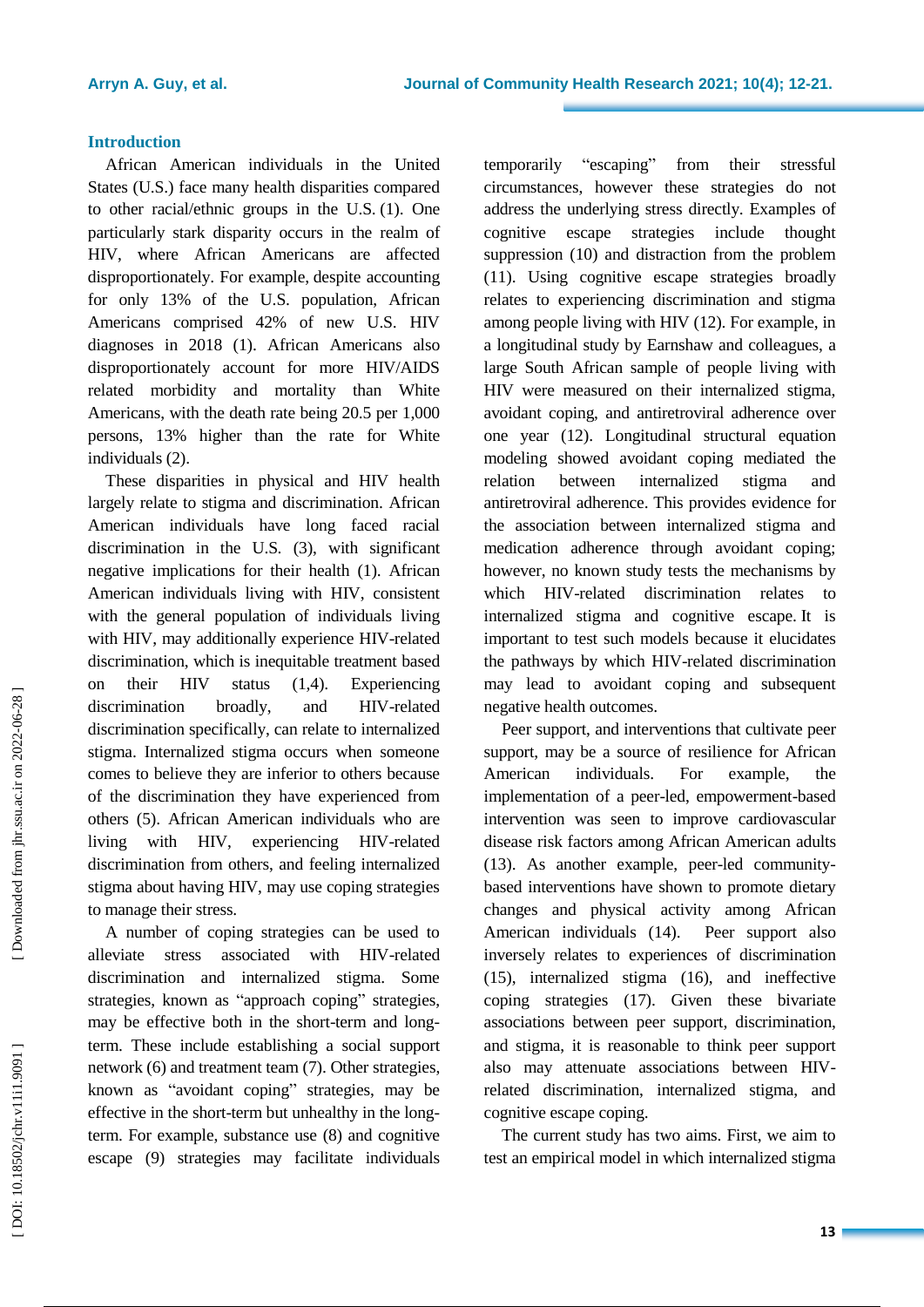mediates the relation between HIV-related discrimination and cognitive escape. To test this model, we used baseline data from a pilot, peer support intervention aiming to increase treatment engagement among African Americans living with HIV and serious mental illness. The second aim tested the same model post -intervention, thereby assessing whether model associations were attenuated after participation in the peer support intervention. This mediation model is consistent with the Minority Stress Model, which posits that distal stressors (e.g., discrimination) relates to proximal stressors (e.g., internalized stigma), which themselves relate to coping (e.g., cognitive escape ) (18). This model is appropriate to test among African American individuals in the U.S., given that this group is known to experience relatively poor health related to racial discrimination (3) .

### **Methods**

This quasi -experimental study was a secondary analysis of a community -based participatory research (CBPR) study conducted in Chicago, IL that developed a peer -led pilot intervention (Prepare2Thrive) published here (19,20). We consider the intervention peer -led because three CBPR team members with lived -experience led the intervention (i.e., two Black/African American men living with HIV and serious mental illness [SMI ], one Black/African American woman living with SMI). Procedures are described briefly here; additional detail regarding procedures are available in the intervention development and main intervention outcomes publications, respectively (19,20). The study was approved by the Illinois Institute of Technology's Institutional Review Board.

### **Participants and procedures :**

Participants were recruited using posted advertisements and by staff referral at a Ryan White -funded HIV clinic housed in a midwestern metropolitan U.S. city hospital. Participants answered questions about their demographics and health history on a brief screening questionnaire created by the research team. Interested individuals could access the screening questions via a link

provided on the study advertisement or in -person on a tablet device at the recruitment site assisted by study personnel. Forty -two respondents completed the eligibility screening questionnaire, of which 22 were eligible. Eligible participants a) were 18 years of age or older, b) identified their race/ethnicity as African American (participants of multiple race/ethnic identities were included if at least one of the identities selected was African American) , c) could understand English , d) live d in the metropolitan area served by the HIV clinic, e) had an HIV -positive diagnosis, and f) reported current symptoms of serious mental illness (SMI). Participants must have also reported sub -optimal treatment engagement defined as: 1) missed a dose of any medication within the past 3 months, 2) missed a medical appointment within the past year, or 3) missed a psychotherapy appointment within the past year. SMI was assessed by participants indicating that their life had been currently affected by emotional problems and at least two areas of functioning were affected by their emotional problems. This assessment was designed to include participants who may be experiencing SMI symptoms but not be aware of a diagnosis. These broad inclusion criteria are consistent with a similar study in a group setting in an a community clinic with a majority African American sample (21).<br>Participants who met screening criteria were contacted by trained study personnel within three days to schedule the pre -intervention assessment. Four participants were lost -to -follow -up (6 weeks) from screening to completion of the baseline questionnaire, thus 18 participants completed the pre -intervention assessment. Two additional participants were lost -to -follow -up after completion of the pre -intervention assessment and did not participate in the intervention. Due to time and budgetary constraints, recruitment concluded after six weeks.

Participants filled out a set of questionnaires at the recruitment site before and after participating in four 90 -minute peer -led weekly group intervention sessions. Trained study personnel reviewed with participants the study procedures, risks, benefits, site contact information, the nature of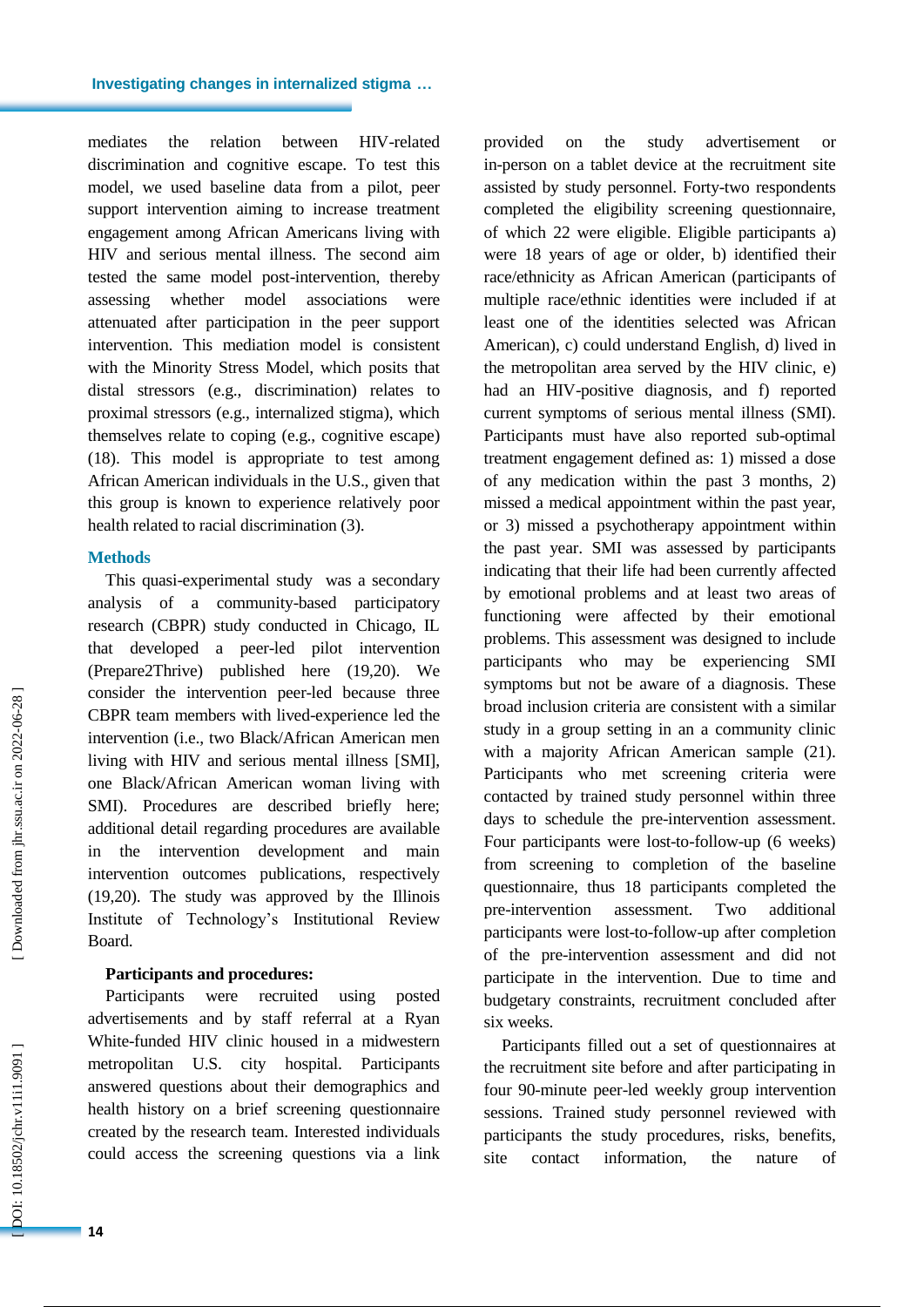confidentiality and voluntary participation, and the reimbursement schedule as outlined on the voluntary informed consent for m before completing the pre -intervention measures. Study personnel ensured participant comprehension of the consent form content, specifically by assessing for understanding of key parts of the consent form and answering any participant questions. After obtaining informed consent, participants completed study questionnaires using either a tablet or computer . Participants were paid with a \$20 bank gift card for pre - and post -intervention assessment. Participants were also paid \$25 for each intervention session attended.

# **Measures**

*HIV-related Discrimination* . HIV -related discrimination was measured using the HIV/AIDS Stigma Instrument – PLWA (HASI -P). The HASI -P measure s perceived stigma and is appropriate for measuring changes in stigma over time. The measure includes six subscales: Verbal Abuse (8 items,  $\alpha = 0.89$ ); Negative Self-Perception (5 items,  $\alpha = 0.906$ ); Health Care Neglect (7 items,  $\alpha = 0.832$ ); Social Isolation (5 items,  $\alpha$  = 0.890); Fear of Contagion (6 items,  $\alpha$  = 0.795); and Workplace Stigma (2 items,  $\alpha$  = 0.758). For each item, respondents are asked, "In the past three months, how often did the following events happen because of your HIV status?" Response options are given on a fourpoint Likert-scale ( $0 =$  "never" to  $3 =$  "most of the time"). For the current study, a total score was used with Negative Self -Perception subscale removed, to capture perceived discrimination from external sources, rather than internalized or self -stigma. The measure has adequate content and construct validity (60.72% explained variance), modest concurrent validity with HIV related quality of life (physical health  $r = -.28$ ,  $p <$ .001, mental health *r* = -.36, *p* < .001) and frequency and intensity of common signs and symptoms experienced by persons living with HIV  $(r = .36, p < .001)$ , and acceptable internal consistency reliability for each of the six subscales (see above) and total score ( $\alpha$  = .94) in

prior studies (22,23). The measure had good internal consistency in the current study (pre  $\alpha$  = .89; post  $\alpha$  = .95).

*Internalized Stigma .* Internalized stigma was measured using the *self-blame subscale* of the Brief COP E (24) . The Brief COPE is a 28 -item questionnaire assessing 14 types of coping strategies: active coping, planning, positive reframing, acceptance, humor, religion, using emotional support, using instrumental support, self -distraction, denial, venting, substance use, behavioral disengagement, and self -blame. Items for the self-blame subscale are "I've been criticizing myself" and "I've been blaming myself for things that happened." Responses are given on a four-point Likert-scale  $(1 - \text{``I usually don't do})$ this at all" to  $4 =$  "I usually do this a lot"). The subscale has demonstrated adequate internal consistency  $(\alpha = .69)(24)$ . The internal consistency for the current study was adequate (pre  $\alpha$  = .78; post  $\alpha$  = .49).

*Cognitive Escape .* Cognitive escape was measured using the *thought suppression/distraction subscale* of the Cognitive Escape Scale (CES). The CES is a measure of HIV -related cognitive avoidance (25) . The thought suppression subscale consists of five items answered on a five-point Likert-scale  $(1 =$ "Never" to  $5 =$  "Always"). Participants are asked, "How often do you": 1) "Just try to put HIV/AIDS out of your mind?"; 2) "Get tired of being concerned about HIV/AIDS?"; 3) "Need a 'vacation' from HIV/AIDS?"; 4) "Not want to think about HIV/AIDS anymore?"; 5) "Just try to focus on the day to day things in your life when the thought of HIV/AIDS comes to mind?" This subscale has demonstrated adequate construct validity (variance explained  $= 10\%$ ) and internal consistency ( $\alpha$  = .80), as well as concurrent validity with measures of HIV-related worry  $(r =$ .48,  $p < .01$ ), depression ( $r = .31$ ,  $p < .05$ ) and perceived stress  $(r = .29, p < .01)$  in prior research (25). Internal consistency for the current study was acceptable (pre  $\alpha$  = .87; post  $\alpha$  = .84).

# **Statistical analysis**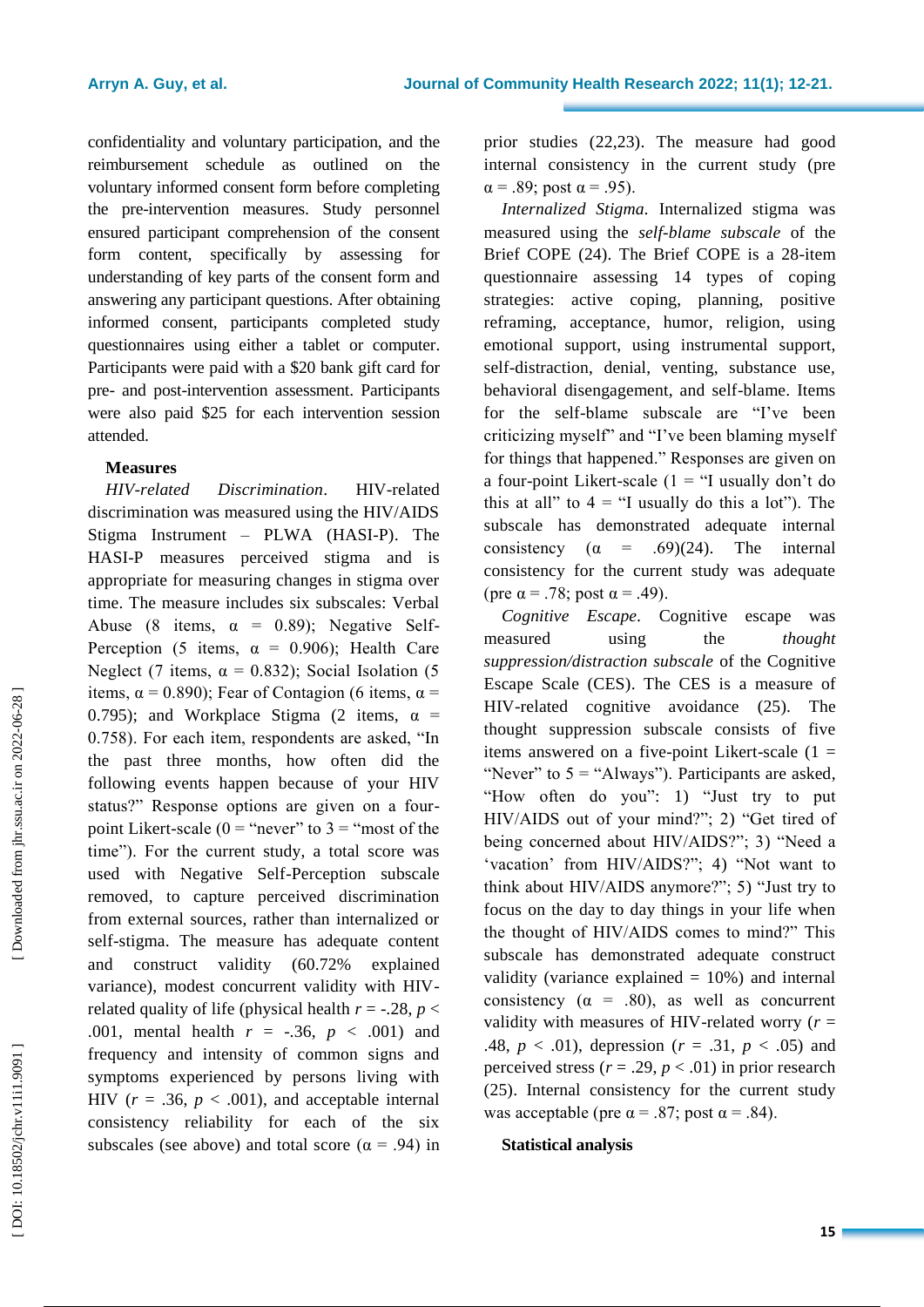### **Investigating changes in internalized stigma …**

We ran two mediation models total – one model at baseline and the same model at post intervention. These two models were run instead of running a moderated mediation testing an interaction effect of time, because this was a pilot study and our relatively low sample size precluded the statistical power to test the moderated mediation models. The first model tested the relation between HIV discrimination and cognitive escape, mediated by internalized stigma, at pre -intervention. The second model tested the same associations at post -intervention. Means and standard deviations are presented on variables of interest pre - and post -intervention. Paired -samples t -tests were used to examine differences between pre - and post -intervention scores on variables of interest. Analyses were conducted using linear regression and bootstrapped confidence intervals in the

PROCESS macro developed by Hayes in SPSS 27 (26) . Significance level was set at 5%.

#### **Results**

Demographics information for the 18 total participants are presented in Table 1. Most participants were middle -aged, with a mean age of 46.83 ( $SD = 11.00$ ). All participants identified as African American/Black, with one participant identifying as both African American/Black and Puerto Rican. Most participants reported that they identified as Gay or Lesbian  $(n=8, 44.4\%)$  and male ( *n*=1 4, 77.8%).

Results of paired samples t -tests are presented in Table 2. Notably, from pre -intervention to post -intervention, mean scores of HIV discrimination decreased but this was not significant  $(t = -.19, p = .849)$  and cognitive escape significantly decreased  $(t = 4.62, p < .001)$ .

| <b>Variable</b>             | $N\left(\frac{6}{6}\right)$ |                                | $N\left(\frac{6}{6}\right)$ |  |
|-----------------------------|-----------------------------|--------------------------------|-----------------------------|--|
| Gender Identity             | Religious Preference        |                                |                             |  |
| Male                        | 14(77.8)                    | Christian/Protestant           | 6(33.3)                     |  |
| Female                      | 4(22.2)                     | <b>Baptist</b>                 | 5(27.8)                     |  |
| Transexual                  | 1(5.6)                      | None                           | 5(27.8)                     |  |
| <b>Sexual Orientation</b>   |                             | Roman Catholic                 | 1(5.6)                      |  |
| Heterosexual                | 6(33.3)                     | Agnostic                       | 1(5.6)                      |  |
| Gay or Lesbian              | 8(44.4)                     | Not religious, but spiritual   | 1(5.6)                      |  |
| <b>Bisexual</b>             | 3(16.7)                     | <b>Mental Health Diagnoses</b> |                             |  |
| Not sure/Don't know         | 2(11.1)                     | <b>Bipolar Disorder</b>        | 3(18.75)                    |  |
| <b>Relationship Status</b>  |                             | Anxiety                        | 2(12.5)                     |  |
| Single (never married)      | 16(88.9)                    | Major Depressive Disorder      | 2(12.5)                     |  |
| In a committed relationship | 1(5.6)                      | Schizophrenia                  | 2(12.5)                     |  |
| Divorced                    | 1(5.6)                      | <b>OCD</b>                     | 1(6.3)                      |  |
| <b>Work Status</b>          |                             | <b>PTSD</b>                    | 1(6.3)                      |  |
| On disability               | 10(55.6)                    | Schizoaffective Disorder       | 1(6.3)                      |  |
| Not employed                | 4(22.2)                     | Phobia                         | 1(6.3)                      |  |
| Full-time employed          | 3(16.7)                     | Don't Know                     | 2(12.5)                     |  |
| Part-time employed          | 1(5.6)                      |                                |                             |  |
| Graduate student            | 1(5.6)                      |                                |                             |  |

**Table 1.** Demographics information of study participants

Note. For gender identity, authors gave several response options including e.g., transgender woman, transgender man, non-binary, genderqueer; one participant self-reported that they identified as "transexual." OCD indicates Obsessive Compulsive Disorder. PTSD indicates Post -traumatic Stress Disorder. In some categories, the total may be greater than 18, as participants selected multiple response options within each category.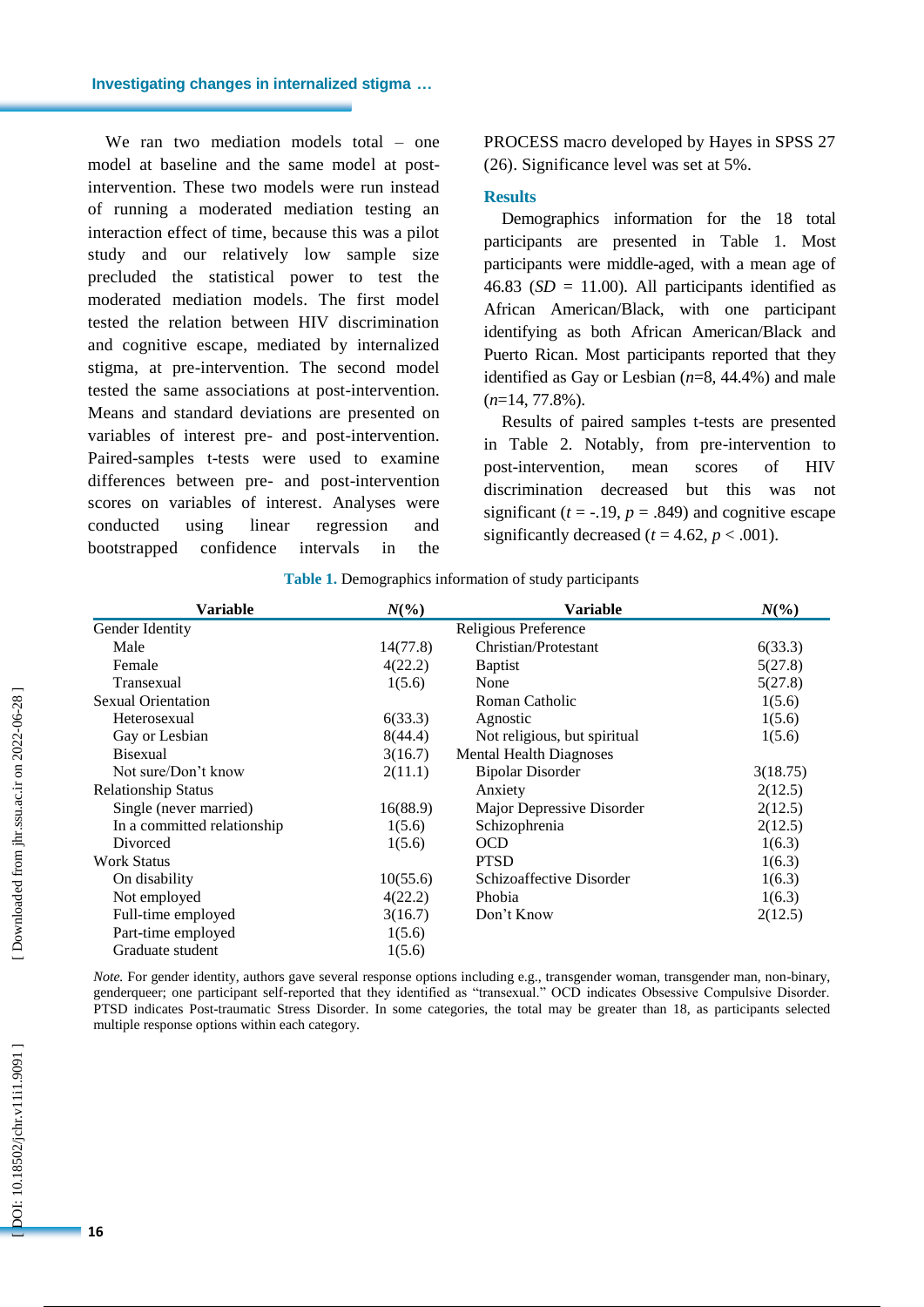| <b>Study variables</b> | <b>Pre-intervention</b> |      | <b>Post-intervention</b> |      |      | t-test        |         |       |
|------------------------|-------------------------|------|--------------------------|------|------|---------------|---------|-------|
|                        | M                       | SD   | range                    | M    | SD.  | range         |         |       |
| HIV discrimination     | 7.86                    | 2.80 | 5.00-13.00               | 7.57 | 3.21 | 5.00-14.78    | $-0.19$ | 0.849 |
| Internalized stigma    | 2.13                    | .14  | 1.00-4.00                | 2.13 | 0.76 | $1.00 - 3.50$ | 0.00    | 00.   |
| Cognitive escape       | 3.57                    | .20  | 1.00-5.00                | 2.92 | .16  | 1.00-5.00     | 4.62    | <.001 |

**Table 2.** Comparing HIV Discrimination, Internalized Stigma, and Cognitive Escape before and after of intervention

*Note*. N = 16 participants that provided complete pre- and post-data. Two participants missing post-intervention data were removed from these analyses.

# **Mediation Analyses**

Results of the mediation analyses are presented in Table 3.

*Model* at *-intervention : Testing internalized stigma as a mediator of the association between HIV discrimination and cognitive escape coping at pre -intervention.* At pre-intervention. we hypothesized that experiencing greater HIV discrimination would predict an increase in cognitive escape coping, and that this association would be mediated by internalized stigma. At pre -intervention, HIV discrimination was negatively associated with cognitive escape related coping, and the association was non-significant ( $b = -0.22$ ,  $p =$ .43). However, consistent with study hypotheses, there was a significant indirect effect of HIV discrimination on cognitive escape coping through internalized stigma  $b = 0.28$ , 95% BCa CI [0.03, 0.61]. Thus, partial mediation occurred.

Additionally, we hypothesized that internalized stigma would be positively associated with both HIV discrimination and cognitive escape coping at pre -intervention. We observed a positive association between internalized stigma and both HIV discrimination ( $b = .52$ ,  $p = .027$ ) and cognitive escape coping  $(b = .54, p = .061)$ ; however, only the association between HIV discrimination and internalized stigma was significant ( $p = .03$ ), whereas the association between self-stigma and cognitive escape coping was approaching significance ( $p = .06$ ).

*Model at post -intervention : Testing internalized stigma as a mediator of the association between HIV discrimination and cognitive escape coping at post -intervention.* We hypothesized that the association between HIV discrimination and cognitive escape coping would no longer be significan at post intervention, and that internalized stigma would no longer serve as a mediator in the association between HIV discrimination and cognitive escape coping. These hypotheses were supported , results of multiple linear regression showed there was a relation between HIV discrimination and cognitive escape coping which was not significant ( $b = -0.16$ ,  $p =$ .57) and there was no evidence of mediation  $(b =$ 0.01, 95% BCa CI [ -0.08, 0.30]).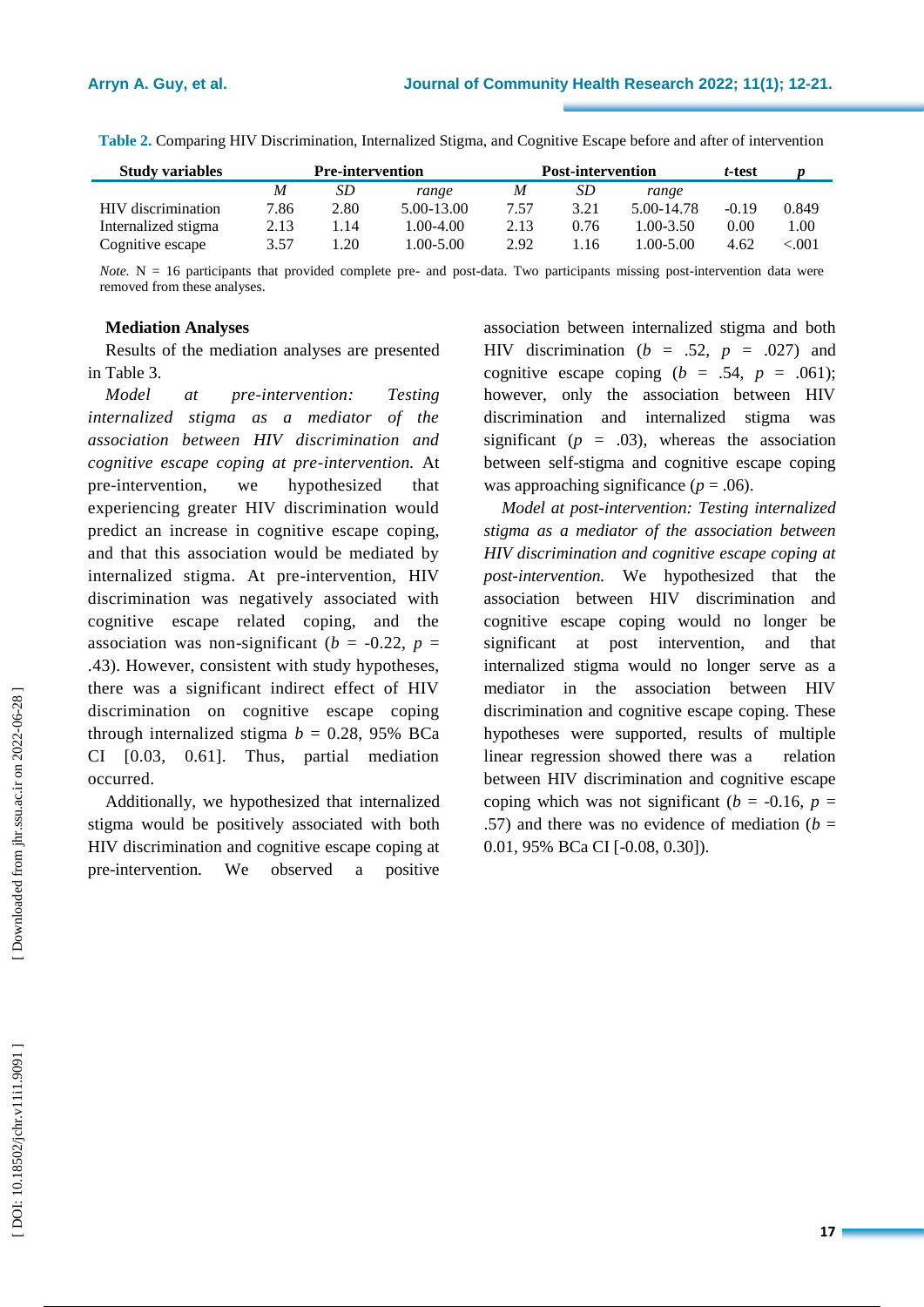| Variable                               | b      | 95% CI           | SE b | B      | F    | $\mathbb{R}^2$ |         |
|----------------------------------------|--------|------------------|------|--------|------|----------------|---------|
| Pre-intervention                       |        |                  |      |        |      |                |         |
| Step 1                                 |        |                  |      |        | 5.92 | .27            | $.027*$ |
| Constant                               | .67    | $[-.86 - 2.20]$  | .72  |        |      |                | .367    |
| HIV discrimination-internalized stigma | .21    | $[.03 - .40]$    | .09  | .52    |      |                | $.027*$ |
| Step 2                                 |        |                  |      |        | 2.09 | .22            | .158    |
| Constant                               | 2.96   | $[1.17-4.75]$    | .84  |        |      |                | $.003*$ |
| HIV discrimination-cognitive escape    | $-.09$ | $[-.34-.15]$     | .12  | $-.22$ |      |                | .432    |
| Internalized stigma-cognitive escape   | .57    | $[-0.03 - 1.18]$ | .28  | .54    |      |                |         |
| Direct effect of X on Y                | $-.09$ | $[-.33-.15]$     | .12  |        |      |                |         |
| Indirect effect of X on Y              | .12    | $[.01-.31]$ *    | .08  |        |      |                |         |
| Post-intervention                      |        |                  |      |        |      |                |         |
| Step 1                                 |        |                  |      |        | .12  | .01            | .736    |
| Constant                               | 1.96   | $[.85 - 3.07]$   | .52  |        |      |                | $.002*$ |
| HIV discrimination-internalized stigma | .02    | $[-.11-.16]$     | .06  | .09    |      |                | .736    |
| Step 2                                 |        |                  |      |        | .20  | .03            | .818    |
| HIV discrimination-internalized stigma | $-.05$ | $[-.25-.15]$     | .09  | $-.16$ |      |                | .571    |
| Internalized stigma-cognitive escape   | .12    | $[-.72-.96]$     | .39  | .09    |      |                | .756    |
| Direct effect of X on Y                | $-.05$ | $[-.25-.15]$     | .09  |        |      |                | .571    |
| Indirect effect of X on Y              | .002   | $[-.03-.10]$     | .03  |        |      |                |         |

**Table 3.** Results of testing internalized stigma as a mediator of the association between HIV discrimination and cognitive escape coping at pre - and post -intervention

*Note.* CI = Confidence interval. Confidence intervals are constructed using 5,000 bootstrapped samples. \* indicates significance at p  $< 0.05$ .

## **Discussion**

Study findings indicate a community support intervention may have attenuated associations between HIV discrimination and cognitive escape , HIV discrimination and internalized stigma , and internalized stigma and cognitive escape. Thus, while we cannot eliminate discrimination, a community support intervention can reduce the effects of discrimination on the way a person sees themselves, and the way a person copes with discrimination. Related recent work using an experience

sampling method indicate d that for non -substance using men living with HIV, daily experiences of discrimination was related to increases in subsequent ratings of internalized HIV stigma (27) . This work provides evidence of state -level associations between experiences of discrimination and internalized stigma , and suggests that state -level interventions may be appropriate to reduce the effects of discrimination on internalized stigma . Another recent study of nearly 200 participants recruited from a n HIV clinic in the southeastern U.S. found that HIV -related discrimination was associated with alcohol use severity, with this

association mediated by internalized HIV stigma (28) . Researchers have long proposed that alcohol use can be used as a means of cognitive escape from stress related to HIV (29) , and empirical work supports this notion (9) .

This study is framed by Minority Stress theory, which is appropriately and frequently used in the health equity literature (30) . We also borrow from the framework of Intersectionality (31) , which states that individuals at the intersection of multiple systems of oppression face more barriers to health and well -being than do those who experience one or zero systems of oppression. Extant empirical work combining Minority Stress and Intersectionality is limited, although it has been done recently among, e.g., LGBTQ+ Latino/a young people (32) , and Latinx and African American sexual minority women (33) . We believe that using an "Intersectional Minority Stress" framework is becoming increasingly useful, and even necessary, as we strive to understand and reduce health inequities among those who most consistently face health disparities (34) **.**

#### **Future Directions**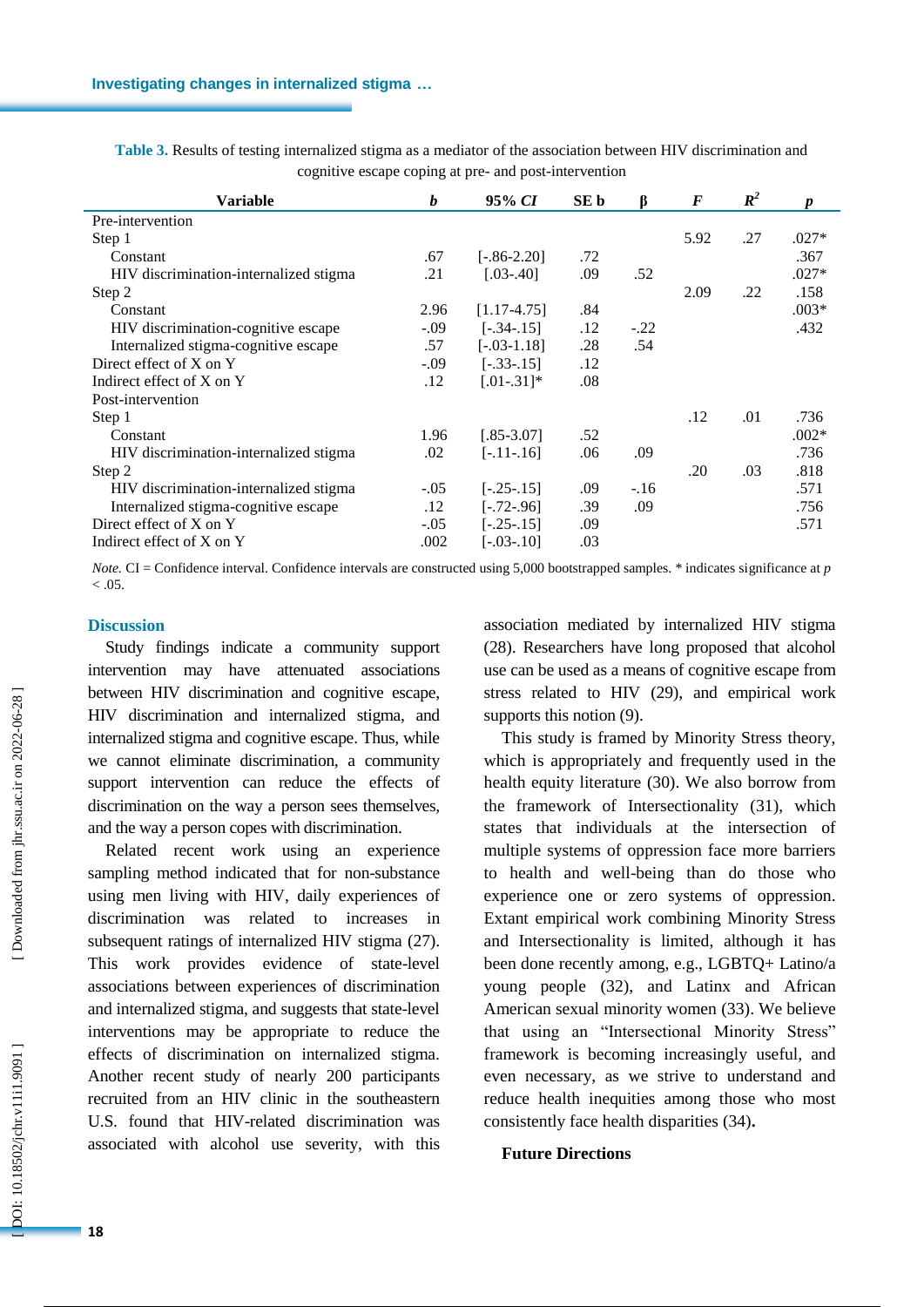Future research should aim to replicate the design and implementation of peer support interventions. This literature is still relatively limited and currently focuses on feasibility and acceptability (35), whereas it would be helpful to support and conduct larger comparative effectiveness studies that test peer support models versus treatment -as -usual approaches. Regarding future clinical work, our results suggest that individual - and group -level therapy among African American individuals living with HIV and SMI should include focus on experiences of discrimination, internalization of stigma, and escape coping; and, on the associations between these. Regarding policy implications, our results suggest that African American individuals living with HIV and SMI would benefit from state- and federal -level legislation providing funding for community -based and/or peer -led interventions.

Regarding study strengths, this study used multiple relevant theories to inform intervention development and study analyses. The study sample is a strength as African American individuals have been underrepresented in health research (36) . Next, the original pilot study used CBPR in its design, implementation, and data analysis (19,20), consistent with recent calls for research approaches that engender community participation (37) . One potential study limitation is in our analytic approach: Consistent with other pilot studies and due to a relatively small sample size and related low power, we did not test for a time x intervention interaction effect (38). Instead, we ran two separate mediation models. Additionally, the reliability of our internalized stigma measure was relatively low post intervention compared to pre-intervention. Notably, this subscale included only two items; thus, a more robust assessment of this construct would have been useful. Finally, there was no control group in the original pilot intervention . Analyzing comparative, control group data would be a more robust test of intervention effects.

# **Conclusion**

Community and peer support interventions may buffer against the effects of discrimination on both internalized stigma and avoidant coping , among African American individuals living with HIV and SMI. These findings are important insofar as, while eliminating discrimination may be impossible, interventions such as ours may help reduce the effects of discrimination on negative self-perception and ineffective coping.

# **Acknowledgments**

This work would not have been possible without our CBPR lived -experience researchers, Nicole "Novie" Thomas, Rodney Lewis, Jock Toles, Scott Noble, and Craig Spivey ; graduate students Wren Yoder, Stephen Ramos, and Humza Khan; all the HIV Care Program staff; and Dr. Lindsay Sheehan and Sonya Ballentine for providing guidance and support; and the many participants who committed to the research project.

This study was funde through a Patient -Centered Outcomes Research Institute (PCORI) Eugene Washington PCORI Engagement Award (IIT -3974). The statements presented in this work are solely the responsibility of the authors and do not necessarily represent the views of the Patient - Centered Outcomes Research Institute (PCORI), its Board of Governors or Methodology Committee.

# **Conflict of interest**

All authors declare we have no personal or financial conflicts of interest to report. We take complete responsibility for the integrity and accuracy of the data .

# **Authors' contribution**

All authors contributed to the study conception and design. Material preparation, data collection and analysis were performed by Arryn A. Guy, Honor Woodward, and Steff Du Bois. The first draft of the manuscript was written by Arryn A. Guy, Honor Woodward, Lynn Kannout, and Steff Du Bois. All authors commented on previous versions of the manuscript. All authors read and approved the final manuscript.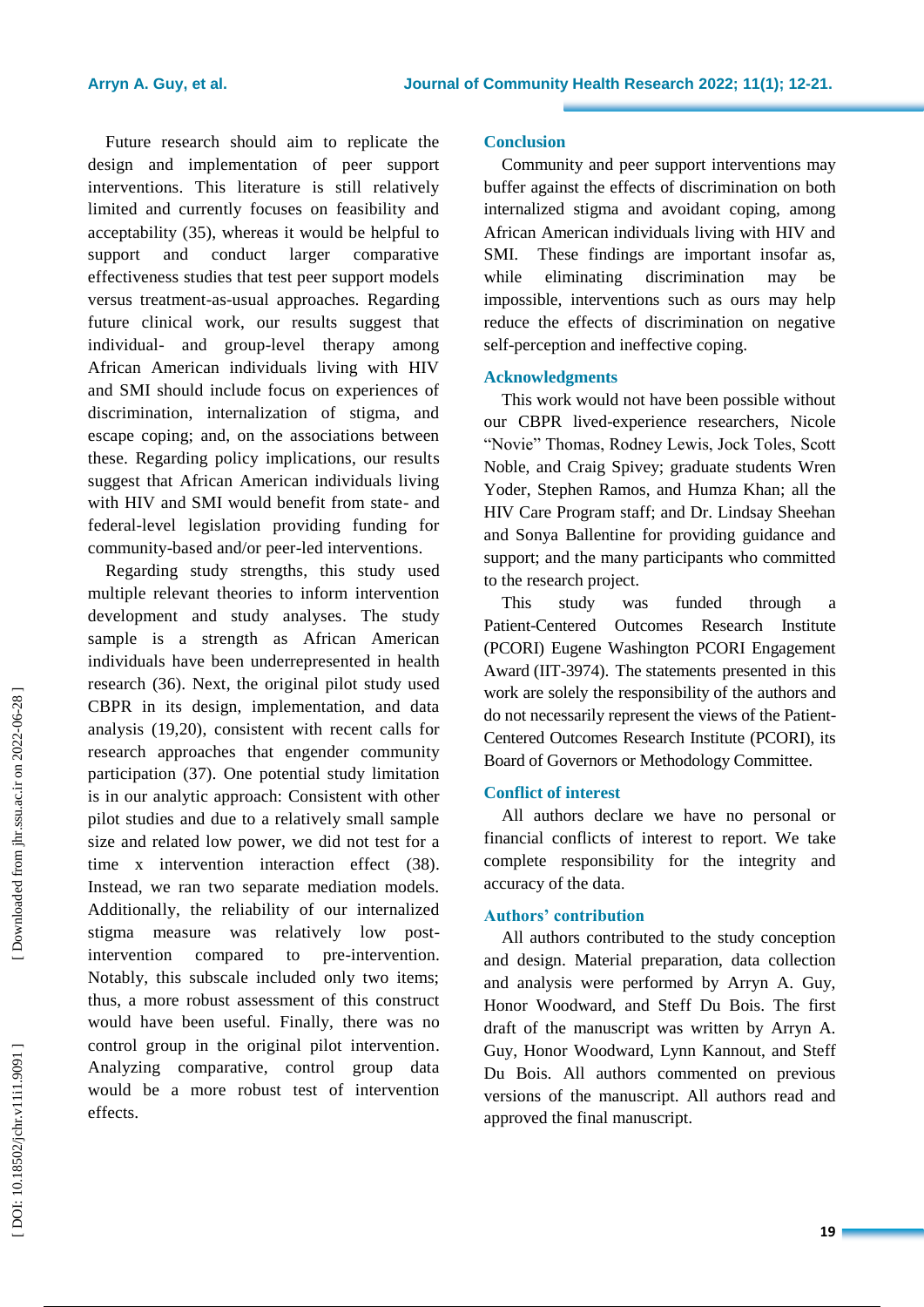#### **References**

- 1. Centers for Disease Control. Estimated HIV incidence and prevalence in the United States, 2010 –2016 [Internet]. Centers for Disease Control; 2019 Feb [cited 2020 Apr 15] p. 89. (HIV Surveillance Supplemental Report). Report No.: 1. Available from: http://www.cdc.gov/ hiv/library/reports/hiv -surveillance.html.
- 2. Siddiqi A -A, Hu X, Hall HI. Centers for Disease Control and Prevention (CDC). Mortality among blacks or African Americans with HIV infection--United States, 2008 -2012. MMWR Morb Mortal Wkly Rep. 6;64(4):81 –6.
- 3. Kaholokula JK. Racism and physical health disparities. In: The cost of racism for people of color: Contextualizing experiences of discrimination. Washington, DC, US: American Psychological Association; 2016. p. 163 –88. (Cultural, racial, and ethnic psychology book series).
- 4. Stockton MA, Giger K, Nyblade L. A scoping review of the role of HIV -related stigma and discrimination in noncommunicable disease care. PloS One. 2018;13(6):e0199602.
- 5. Pantelic M, Sprague L, Stangl AL. It's not "all in your head": critical knowledge gaps on internalized HIV stigma and a call for integrating social and structural conceptualizations. BMC Infect Dis. 2019;19(1):210.
- 6. Yeji F, Klipstein -Grobusch K, Newell M -L, et al. Are social support and HIV coping strategies associated with lower depression in adults on antiretroviral treatment? Evidence from rural KwaZulu -Natal, South Africa. AIDS Care. 2014;26(12):1482 –9.
- 7. Adams JL, Gaynes BN, McGuinness T, et al. Treating Depression Within the HIV "Medical Home": A Guided Algorithm for Antidepressant Management by HIV Clinicians. AIDS Patient Care STDs. 2012 Nov;26(11):647 –54.
- 8. Skalski LM, Sikkema KJ, Heckman TG, et al. Coping Styles and Illicit Drug Use in Older Adults with HIV/AIDS. Psychol Addict Behav J Soc Psychol Addict Behav [Internet]. 2013 Dec [cited 2020 Dec 14];27(4). Available from: https://www.ncbi.nlm.nih.gov/pmc/articles/PMC3872502/
- 9. Du Bois SN, McKirnan DJ. A longitudinal analysis of HIV treatment adherence among men who have sex with men: A cognitive escape perspective. AIDS Care. 2012 Nov;24(11):1425 –31.
- 10. Hoyt MA, Nemeroff CJ, Huebner DM. The effects of HIV -related thought suppression on risk behavior: Cognitive escape in men who have sex with men. Health Psychol. 2006 Jul;25(4):455 –61.
- 11. Pérez AE, Wray TB, Celio MA, et al. HIV -related thought avoidance, sexual risk, and alcohol use among men who have sex with men. AIDS Care. 2018;30(7):930 –5.
- 12. Earnshaw VA, Bogart LM, Laurenceau J, et al. Internalized HIV stigma, ART initiation and HIV ‐1 RNA suppression in South Africa: exploring avoidant coping as a longitudinal mediator. J Int AIDS Soc [Internet]. 2018 Oct 26 [cited 2020 Dec 9];21(10). Available from: https://www.ncbi.nlm.nih.gov/pmc/articles/PMC6202800/
- 13. Tang TS, Funnell MM, Sinco B, et al. Peer-Led, Empowerment-Based Approach to Self-Management Efforts in Diabetes (PLEASED): A Randomized Controlled Trial in an African American Community. Ann Fam Med. 2015 Aug 1;13(Suppl\_1):S27 –35.
- 14. Coughlin SS, Smith SA. A review of community -based participatory research studies to promote physical activity among African Americans. J Ga Public Health Assoc. 2016;5(3):220 –7.
- 15. Earnshaw VA, Bogart LM, Dovidio JF, et al. Stigma and racial/ethnic HIV disparities: Moving toward resilience. Am Psychol. 2013;68(4):225 –36.
- 16. Rao D, Feldman BJ, Fredericksen RJ, et al. A Structural Equation Model of HIV -Related Stigma, Depressive Symptoms, and Medication Adherence. AIDS Behav. 2012 1;16(3):711 –6.
- 17. Webb Hooper M, Baker EA, McNutt MD. Associations between coping, affect, and social support among low income African American smokers. Addict Behav. 2013 Nov 1;38(11):2736 – 40.
- 18. Meyer IH. Prejudice, Social Stress, and Mental Health in Lesbian, Gay, and Bisexual Populations: Conceptual Issues and Research Evidence. Psychol Bull. 2003 Sep;129(5):674 –97.
- 19. Guy AA, Du Bois SN, Thomas N "Novie,", et al. Testing Prepare2Thrive: A Community-Based Participatory Research Pilot Intervention. Prog Community Health Partnersh. in press;14(4).
- 20. Du Bois SN, Guy AA, Manser KA, et al. Developing Prepare2Thrive, a community -based intervention targeting treatment engagement among African American individuals living with HIV and serious mental illness. AIDS Care. 2020 Jan 28;1 –9.
- 21. Magidson JF, Seitz -Brown CJ, Safren SA, et al. Implementing behavioral activation and life -steps for depression and HIV medication adherence in a community health center. Cogn Behav Pract. 2014;21(4):386–403.

DOI: 10.18502/jchr.v11i1.9091